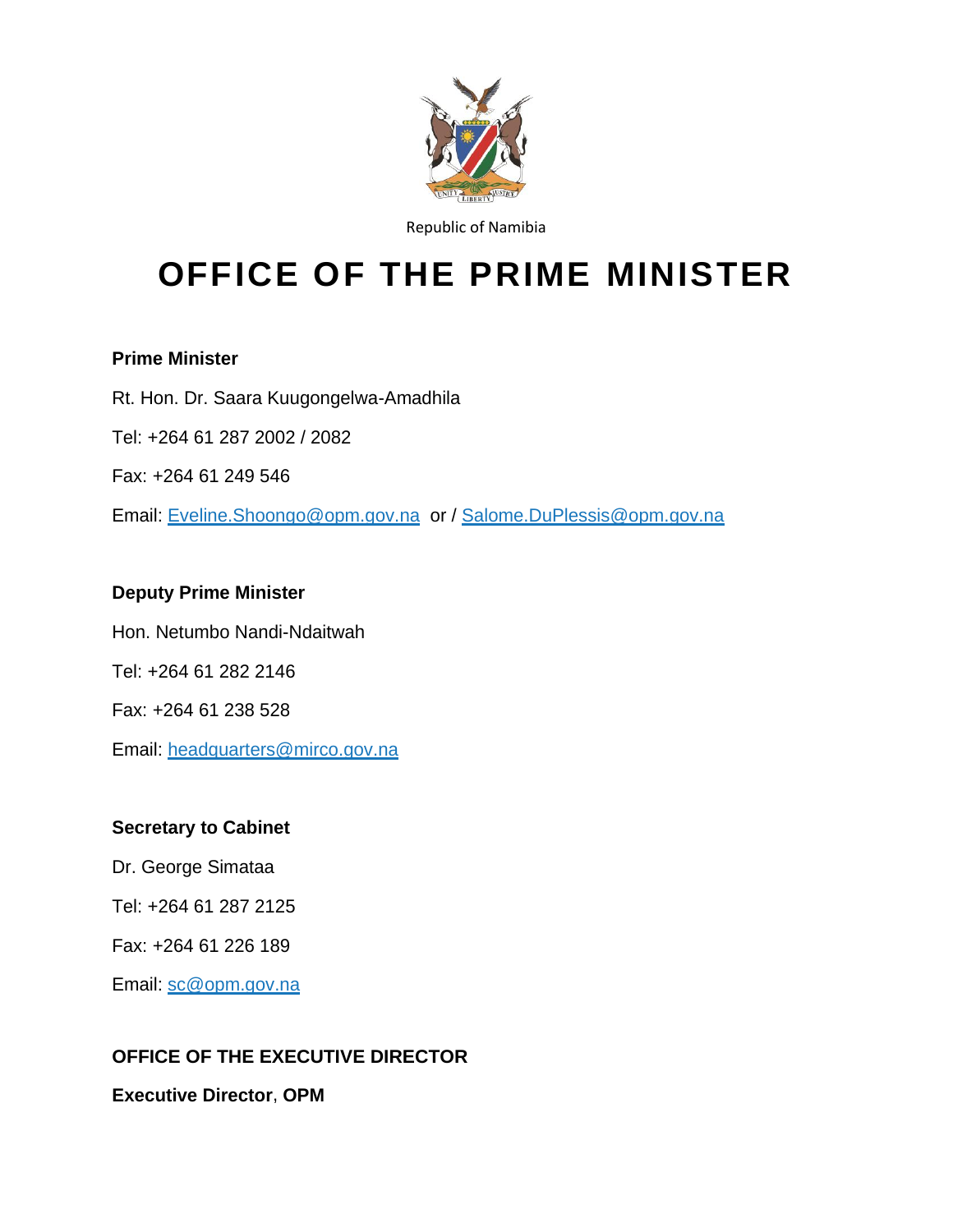Mr. I-Ben Natangwe Nashandi

Tel: +264 61 287 2004

Fax: +264 61 234 296

Email: [ED@opm.gov.na](mailto:ED@opm.gov.na)

#### **Personal Assistant**

Ms. Victorina Ameya

Tel: +264 61 287 2038

Email: [Victorina.Ameya@opm.gov.na](mailto:Victorina.Ameya@opm.gov.na)

#### **Chief Public Relations Officer**

Mr. Rhingo Mutambo Tel: +264 61 287 2032 Cell: +264 81 165 3087 Email: [Rhingo.Mutambo@opm.gov.na](mailto:Rhingo.Mutambo@opm.gov.na)

# **CABINET SECRETARIAT, POLICY ANALYSIS AND COORDINATION**

**Deputy Executive Director**  Mr. Lawrence Kaimu Tel: +264 61 270 7812 Fax: +264 61 226 189 Email: [Laurence.Kaimu@opm.gov.na](mailto:Laurence.Kaimu@opm.gov.na)

# **DEPARTMENT OF ADMINISTRATION & INFORMATION TECHNOLOGY MANAGEMENT**

## **Deputy Executive Director**

Mr. Shivute Indongo

Tel: +264 61 287 2007

Fax: +264 61 224910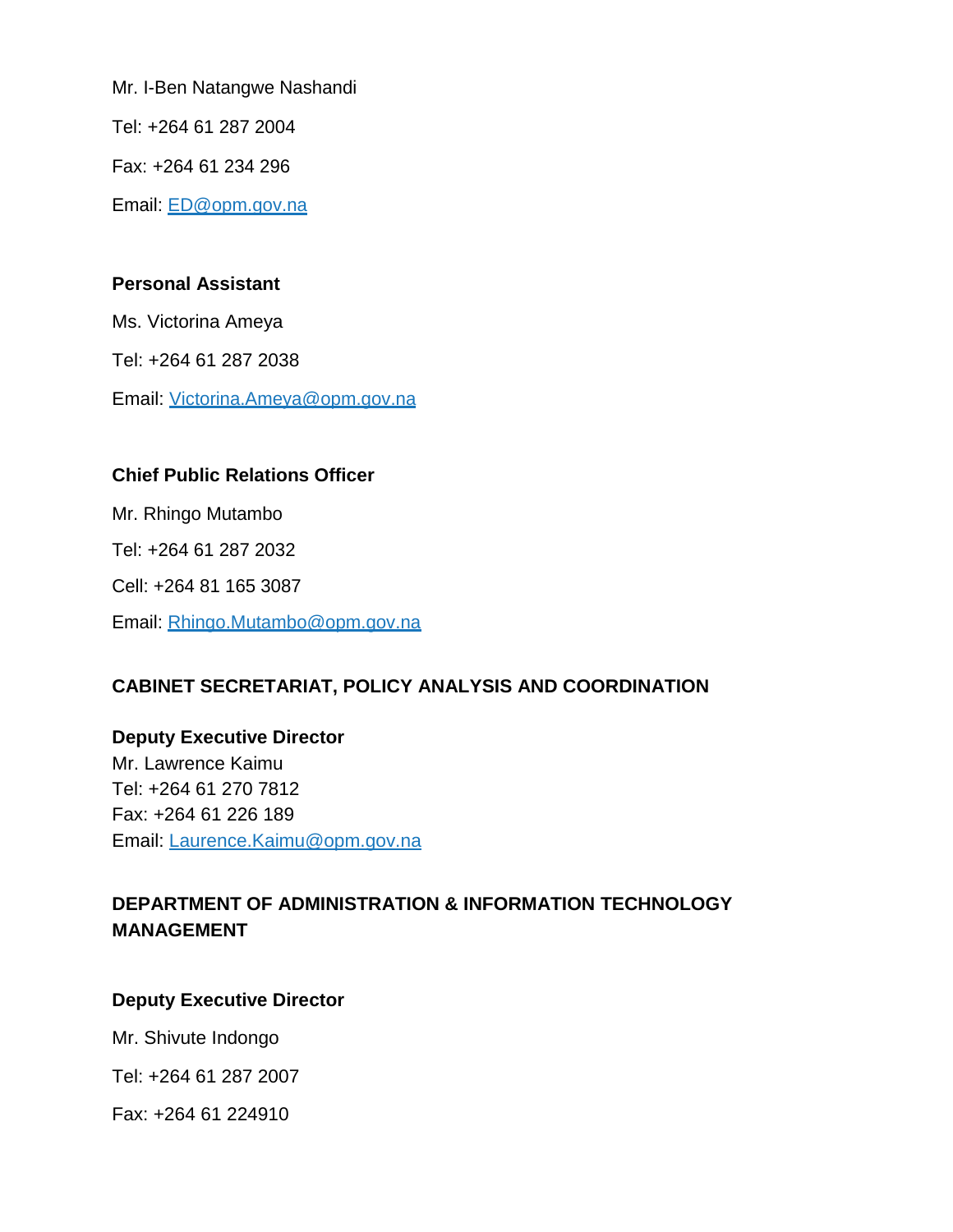Email: [Shivute.Indongo@opm.gov.na](mailto:Shivute.Indongo@opm.gov.na)

#### **DEPARTMENT PUBLIC SERVICE COMMISSION SECRETARIAT**

#### **Acting Deputy Executive Director**

Mr. Alfredt Tjirorua Tjihambuma Tel: +264 61 287 3110 /3043 Fax: +264 61 245 291 Email: [Alfred.Tjihambuma@opm.gov.na](mailto:Alfred.Tjihambuma@opm.gov.na) 

#### **DEPARTMENT PUBLIC SERVICE MANAGEMENT**

#### **Deputy Executive Director**

Ms. Tuyakula Haipinge Tel: +264 61 287 3032 / 3050 Fax: +264 61 225 076 Email: [Tuyakula.Haipinge@opm.gov.na](mailto:Tuyakula.Haipinge@opm.gov.na)

#### **DEPARTMENT PUBLIC SERVICE INFORMATION TECHNOLOGY MANAGEMENT**

#### **Deputy Executive Director**

Mr. Erastus Amutenya Tel: +264 61 205 6203 / 6204 / 6202 Fax: +264 61 257 529 Email: [Erastus.Amutenya@opm.gov.na](mailto:Erastus.Amutenya@opm.gov.na)

#### **PUBLIC OFFICE BEARERS COMMISSION (POBC)**

Mr Oscar S. Muyatwa Tel: +264 61 287 2006 / 2077 / 2037 Fax: +264 61 228 457

Email: [Secretariat@pobc.gov.na](mailto:Secretariat@pobc.gov.na) / [Director@pobc.gov.na](mailto:Director@pobc.gov.na) / [Admin@pobc.gov.na](mailto:Admin@pobc.gov.na)